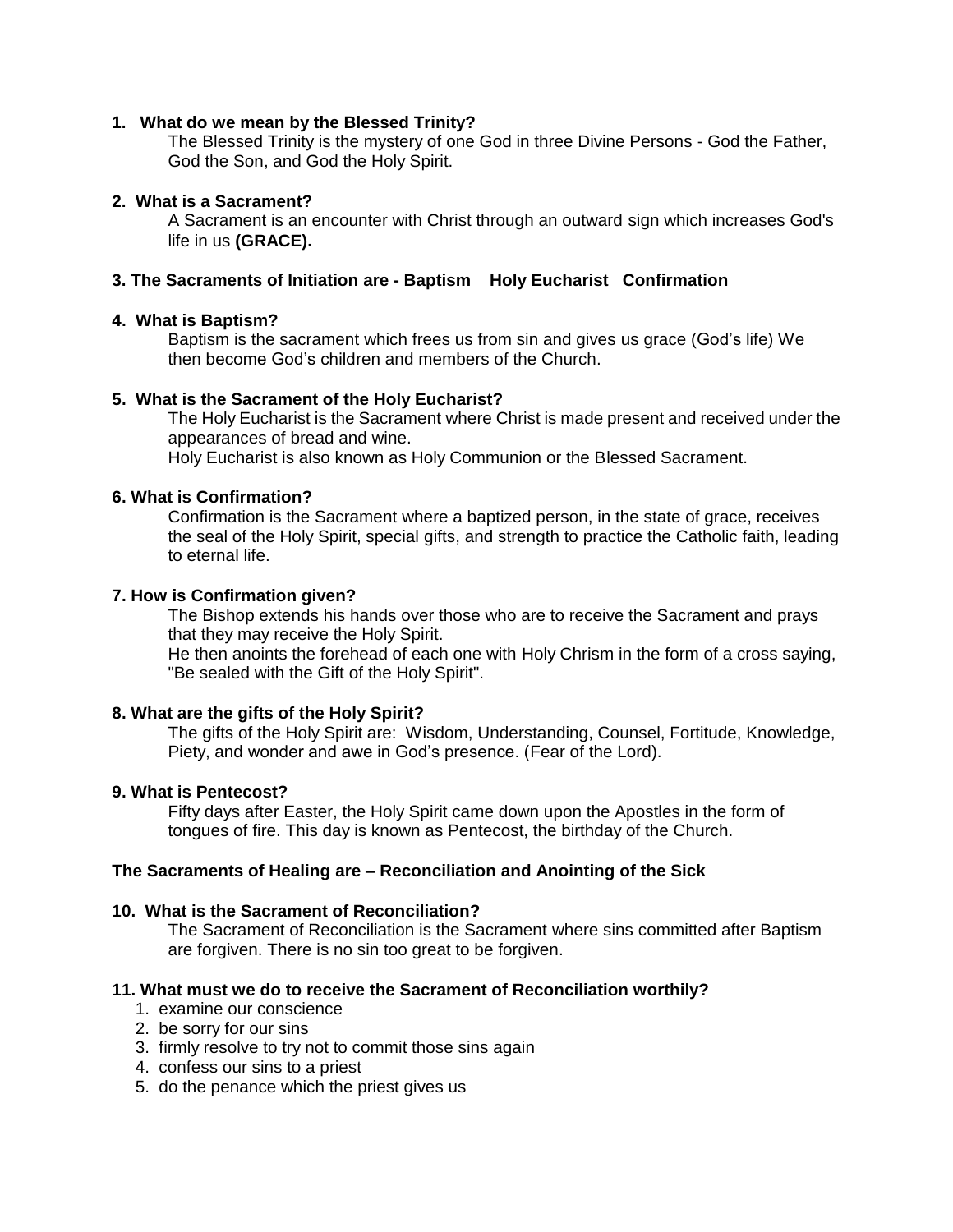### **12. What is Anointing of the Sick?**

Anointing of the Sick is the Sacrament which gives health and strength to the soul and sometimes to the body when we are sick or in danger of dying.

# **The Sacraments of Service are - Matrimony and Holy Orders**

### **13. What is Matrimony?**

Matrimony or marriage is the Sacrament where a baptized man and a baptized woman bind themselves for life in a lawful marriage and receive the grace to serve each other and their family.

### **14. What is Holy Orders?**

Holy Orders is the Sacrament that makes a man an ordained bishop, priest, or deacon. He can then act for Christ in service to God's people.

### **15. What are the Commandments of God?**

The Commandments of God are these ten:

- 1. I am the Lord your God; you shall not have strange gods before me.
- 2. You shall not take the name of the Lord your God in vain.
- 3. Remember to keep holy the Lord's Day.
- 4. Honor your father and your mother.
- 5. You shall not kill.
- 6. You shall not commit adultery.
- 7. You shall not steal.
- 8. You shall not bear false witness against your neighbor.
- 9. You shall not covet your neighbor's wife or husband.
- 10. You shall not covet your neighbor's goods.

## **16. What are "The Two Great Commandments"? (Law of Love)**

The Two Great Commandments are:

 You shall love the Lord your God with your whole heart, and with your whole soul, and with your whole mind. This is the greatest and first commandment.

The second is like the first: you shall love your neighbor as yourself.

#### **17. THE BEATITUDES**

Blessed are the poor in spirit (those who know they need God); theirs is the kingdom of heaven.

Blessed are the gentle: for they shall own the earth.

Blessed are those who mourn: they shall be comforted.

Blessed are those who hunger and thirst for what is right: they shall be satisfied

Blessed are the merciful: they shall have mercy shown them.

Blessed are the pure in heart: they shall see God.

Blessed are the peacemakers: they shall be called children of God.

Blessed are those who are made to suffer for doing what is right: theirs is the kingdom of heaven.